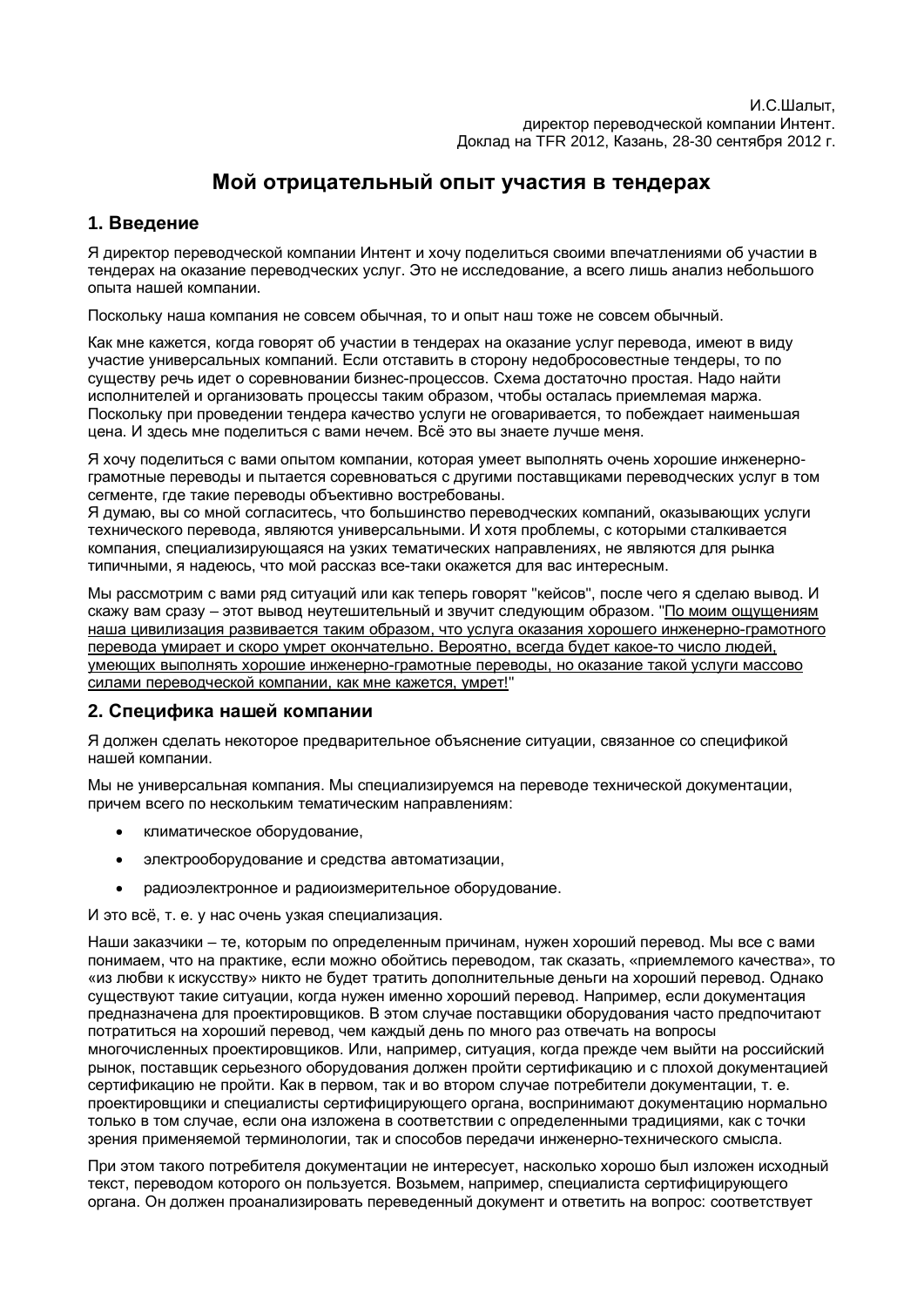или не соответствует сертифицируемое изделие требованиям российской нормативной документации. Если он открывает переведенное техническое описание и плохо его понимает по той причине, что оно не корреспондируется с системой терминов и смыслов, используемых в соответствующей нормативной документации, то он может отказаться проводить сертификацию. И к нам приходили с такими заказами. Приблизительно такая же ситуация и у проектировщика. Он должен понять, соответствует или не соответствует устройство, которое он собирается применить в проекте, требованиям соответствующих Правил, ГОСТов и т. д. И если он не понимает, то, как минимум, звонит поставщику и задает вопросы.

Я думаю, многие со мной согласятся, что, как правило, исходные специальные технические документы написаны так, что переводить их на русский язык трудно. Тому много причин и я сейчас не буду на этом останавливаться. Если время останется, вы сможете меня об этом спросить.

В нашей компании считается, что любая техническая документация, предназначенная для широкого круга лиц, например, для проектировщиков, монтажников, эксплуатационщиков, должна быть переведена хорошо. Но на практике потребность в хорошем переводе имеет место не всегда. На счастье, в тех случаях, о которых я говорил, заказчик всё-таки хочет получить хороший перевод, причем независимо от того, как изложен исходный документ.

Поскольку, оказывая услугу перевода, оперировать понятиями плохой или хороший перевод невозможно, то мы объясняем заказчику ситуацию следующим образом:

- 1. Есть исходный текст.
- 2. Текст является специальным. Т. е. для понимания его смысла нужны специальные знания.
- 3. Этот текст можно перевести лингвистически точно. Это означает, что перевод будут выполнять переводчик и редактор, опираясь в БОЛЬШЕЙ степени на словари и глоссарии, и в МЕНЬШЕЙ – на понимание смысла и на знание традиций изложения. Причем речь идет не обязательно о лингвистах. Я встречал и технарей, которые считают, что переводить надо лингвистически точно.

Поскольку исходный текст может быть изложен не так, как у нас принято (я говорю о переводе на русский язык), инженерно-технический смысл может быть сформулирован туманно, то вполне вероятно, что все эти недостатки перейдут в переведенный текст. Такой перевод обычно выполняется под лозунгом:

«Переводчик отвечает за перевод. За смысл отвечает автор исходного текста». Если вы, говорим мы заказчику, хотите получить текст, который вам не придется править или даже перерабатывать, то лингвистический (словарный) перевод вас не устроит.

4. Текст можно перевести инженерно-грамотно. Это означает, что перевод будут выполнять специалисты, опираясь в МЕНЬШЕЙ степени на словари и глоссарии, и в БОЛЬШЕЙ – на понимание инженерно-технического смысла и на знание традиций изложения. И в таком переводе вам не придется ничего или почти ничего править.

Далее мы согласовываем требования к тексту перевода.

Требования к тексту перевода – вот что, по нашему мнению, самое главное, когда договариваешься с заказчиком о качестве перевода. Хотя в некоторых случаях, конечно, приходится объяснять ситуацию через технологию перевода, т.е. рассказывать не каким будет перевод, а как его будут выполнять.

Требования к тексту перевода мы рассмотрим в конце доклада.

### **3. Зачем участвовать в тендерах**

Теперь, когда я дал некоторые пояснения о специфике нашей компании, можно переходить к тендерам.

Разумеется, то о чем я рассказываю, это достаточно узкий сегмент рынка переводов. Спрос на такой вид перевода был всегда, но за последние годы он для нашей компании сильно изменился:

- $\bullet$  для климатического оборудования сократился очень сильно (процентов на 90);
- для электротехнического оборудования сократился (процентов на 30-40);
- для электронного и радиоизмерительного оборудования пока не сократился, даже үвеличился, но мы не в состоянии освоить поступающие предложения ввиду нехватки тематических редакторов требуемой квалификации.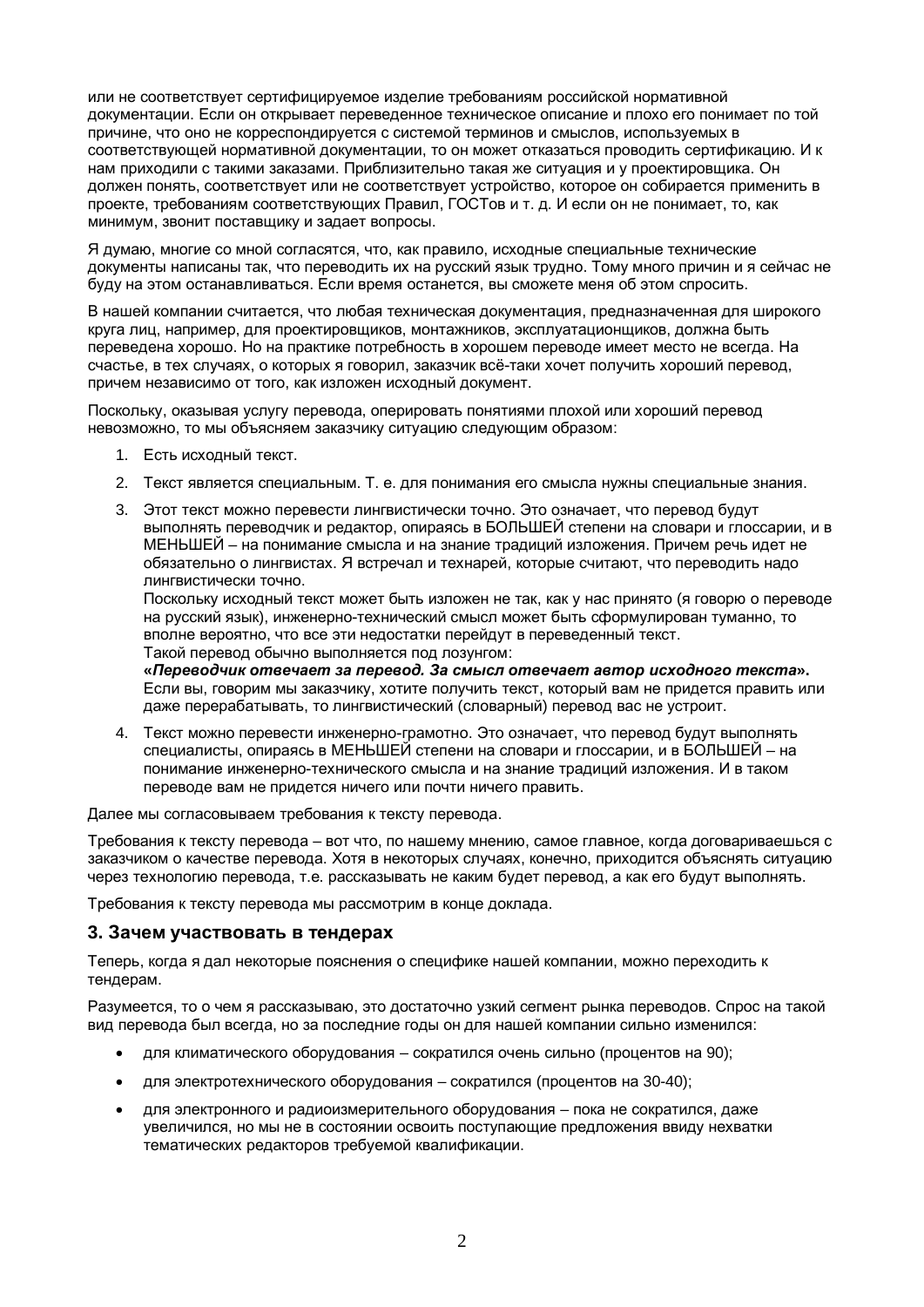Рассмотрим причины уменьшения числа заказов. Как мы увидим, дело не только в нашем желании продавать свои услуги по справедливой цене:

- 1. Значительное сокрашение у наших постоянных заказчиков бюджета на перевод технической документации. Иногда – полное отсутствие бюджета на протяжении нескольких лет. Это приводит к следующему:
	- o У нас меньше заказывают:
	- ⊙ У нас не заказывают. Раньше заказывали и теперь хотели бы заказывать, и именно у нас, потому что хорошая переведенная документация им очень нужна, но несколько лет подряд у них вообще нет бюджета (бюджет формируется не здесь, а в головной компании, где-то за границей);
	- Раньше заказывали, но теперь бюджет сократили и нужно экономить средства. Поэтому нам говорят: «Теперь у нас все переводы заказываются через отдел закупок. и если хотите получать заказы – участвуйте в тендере».
- 2. За границей не очень хорошая экономическая ситуация и там стремятся дать заработать своим. Поэтому, несмотря на все протесты российских менеджеров, которые хотели бы разместить заказ в нашей компании, т. к. из предыдущего опыта они знают, что у них не будет никаких проблем с нашими переводами, и, с другой стороны, они также знают (у них есть такой опыт), что получат отвратительные переводы из-за границы, головной офис размещает заказы на переводы у себя, чтобы дать заработать своим.
- 3. Есть еще одна ситуация, с которой мы в своей практике столкнулись трижды. Все три случая похожи. Опишу последний, который в настоящее время еще не завершился.



На протяжении последних семи лет российское представительство компании **X** заказывает переводы в компании Интент (красная стрелка) и очень довольно результатом. Головной офис этой зарубежной компании время от времени тоже заказывает переводы в Интенте – либо через российское представительство, либо напрямую (синие стрелки).

В настоящее время головной офис решил оптимизировать процесс: вместо того чтобы заказывать переводы своей документации на разные языки в разных компаниях, выбрать одного крупного поставщика (или как они говорят: вендора) и решать все вопросы через него.

Такой вендор был выбран. Первый блин оказался комом. Получив их перевод, российские инженеры предпочли его выбросить и отдать документ переводить заново в Интент, а этому вендору предложили связаться с Интентом и договориться о том, чтобы впредь переводы на русский язык выполняла компания Интент.

Ну, дальше всё очень просто. Они запрашивают цену, мы сообщаем им ту же самую цену, что и для представительства. Они говорят: "Очень дорого". И называют максимальную цену. которую они вообще кому-либо платят. Если принять нашу цену за единицу, то соотношение цен следующее:

| Цена, по которой Интент продает переводы российскому                                                               |  |
|--------------------------------------------------------------------------------------------------------------------|--|
| Цена, по которой вендор продает переводы этой зарубежной<br>компании Х (ориентировочно, по той информации, которую |  |
|                                                                                                                    |  |
|                                                                                                                    |  |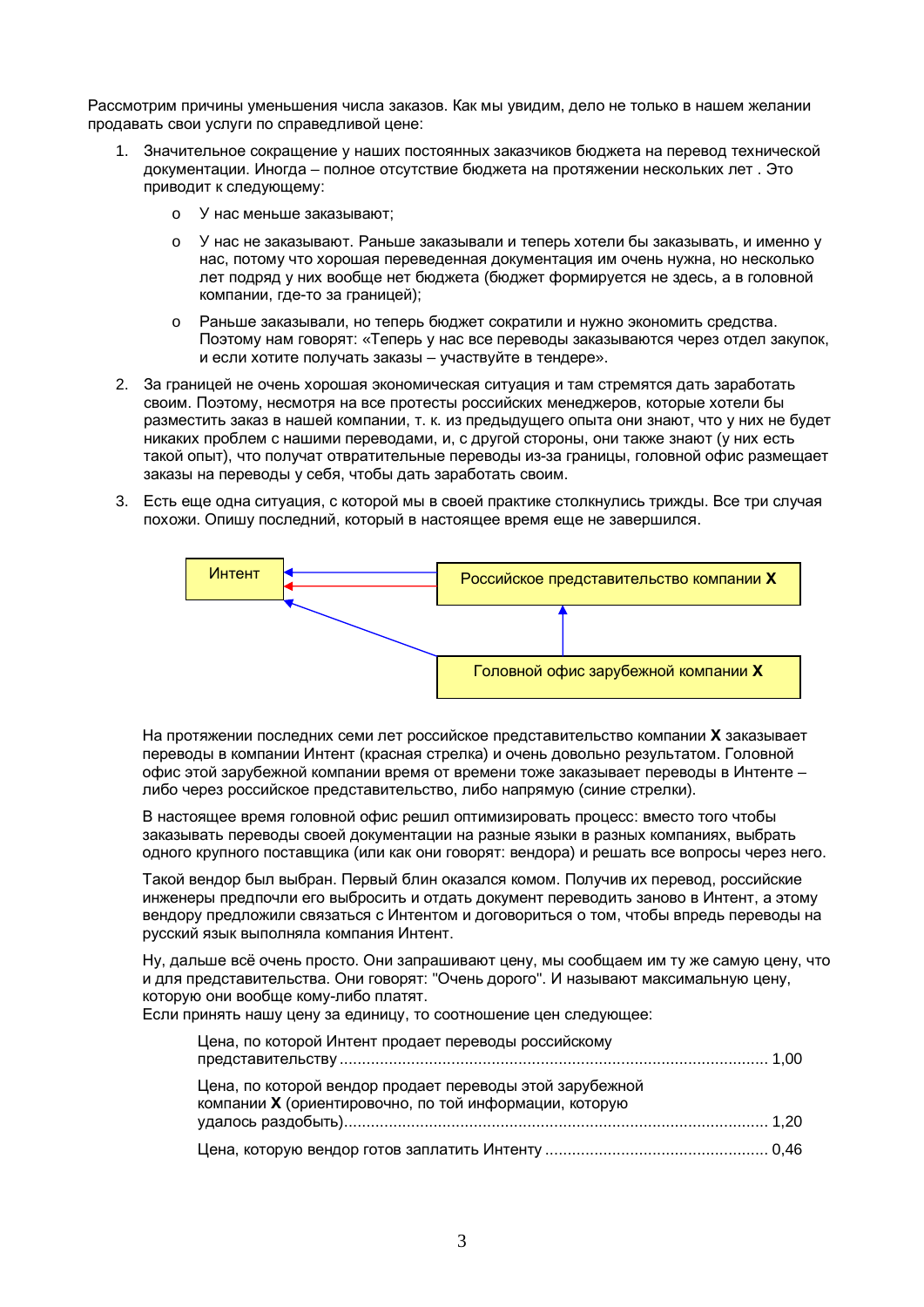Вендор говорит нам: "Соглашайтесь! Мы не будем требовать уж очень хорошего перевода. Кроме того, работы много, да и наша project team всегда придет вам на помощь!" Вот, счастьето: они дадут нам форму, в которую мы будем записывать свои вопросы, они буду пересылать ее в головной офис заказчика, а их ответы пересылать нам. Для словарного перевода, возможно, это действительно помощь. Но для инженерно-грамотного – не очень!

Мы говорим: "Пожалуйста, с удовольствием, мы готовы делать за 0,46 от нашей цены, но технология будет другая, она будет соответствовать этой цене (приводим описание технологий), и, по нашему мнению, такой результат не устроит инженеров российского представительства. Ответа пока нет.

Российское представительство пытается нас отстоять, но я не уверен, что им это удастся.

Боюсь, что головной офис "прогнет" представительство, и они будут получать плохие переводы, которые будут заказываться не у нас, поскольку мы свою позицию объявили честно: "Мы готовы работать за эти деньги, но в этом случае достичь качества, которое удовлетворит инженеров российского представительства, невозможно".

Мы в третий раз сталкиваемся с такой ситуацией. В одном случае головной офис зарубежной компании пошел на то, чтобы платить вендору столько, чтобы цена Интента сохранилась. В другом случае так не получилось.

Судьба третьего случая - решается.

К сожалению, среди заказчиков, в том числе и среди тех, которые заказывают услуги перевода через тендер, отсутствует понимание того, что для обеспечения разного качества перевода нужно делать разные затраты и поскольку заказчики не в состоянии сформулировать требования к качеству перевода, то единственным критерием является цена.

Наша компания ранее не участвовала в тендерах. Нам и так хватало работы. Но теперь загрузка существенно сократилась, и мы решили в них поучаствовать.

### 4. Что пишут в тендерной документации

В этом году мы участвовали в двух тендерах, которые проводили дочки крупных глобальных компаний

Что я увидел в тендерной документации.

- Подробно перечисляются различные организационные требования, например:
	- o количество дней постоплаты.
	- o должен быть индивидуальный менеджер проектов,
	- o редактор, корректор должны являться штатными сотрудниками БП,
	- o нужны рекомендательные письма,
	- $\circ$  большой опыт переводов по требуемой тематике,
	- $\circ$  готовность работать в сжатые сроки.
	- o ТМ и создание словаря MultiTerm должны входить в стоимость перевода,
	- $\circ$  Штрафные санкции не только за плохо выполненную работу, но и за возможные убытки (без ограничения суммы штрафной санкции)!
- Вопросы, касающиеся цен
	- о просят указать цены на все мыслимые варианты верстки,
	- о просят указать единую стоимость перевода независимо от типа документа
	- $\circ$  или просят указать единую стоимость перевода одного слова с учетом верстки, независимо ни от типа документа, ни от сложности верстки.

Здесь следует отметить, что если известен размер лота, и ориентировочное соотношение типов документов и сложности верстки, то эти неприятности можно пережить, поскольку есть возможность вычислить цену. А если этой информации нет, то достоверно указать такую среднюю цену практически невозможно.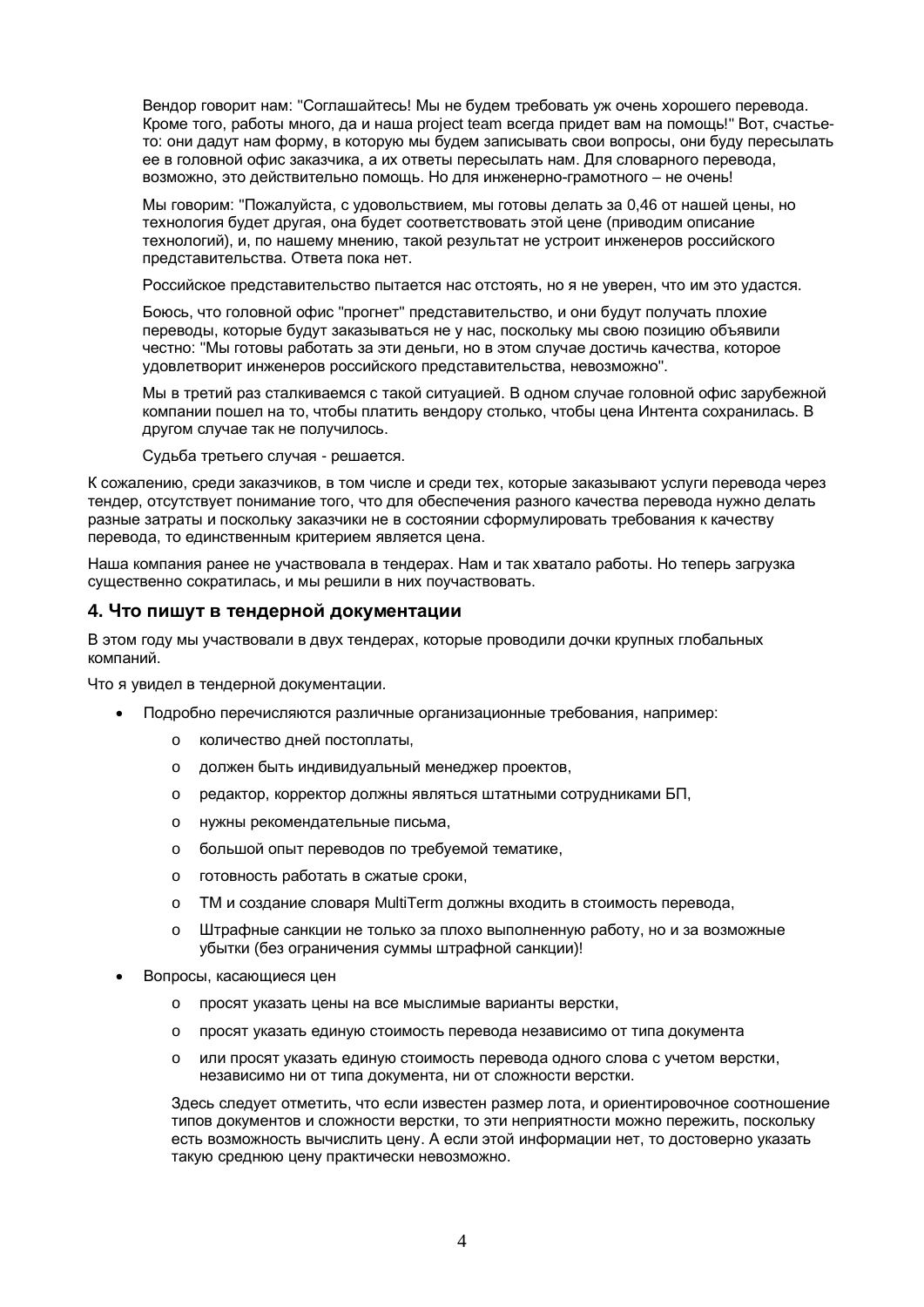- Требования к качеству перевода:
	- качество перевода должно быть высокое
	- o или качество перевода вообще не оговаривается

### 5. Какие проблемы возникли у нашей компании при участии в тендерах

#### **5.1. Первый тендер**

В первом тендере всё было, как это и бывает обычно. Мы сделали тест, оценили трудоемкость выполнения инженерно-грамотного перевода, выбрали лот поменьше (по условиям тендера была такая возможность), уменьшили цену в полтора раза (чтобы влезть в компанию, а там будет видно) и стали участвовать в торгах. Наша цена была 13-ой.

Я знаю очень хорошую компанию, которая участвовала в этом же тендере и которая не так щепетильно относится к качеству, как мы. Их цена была 9-ой,

Вполне вероятно, что в результате проведения этого тендера, его организаторы нашли компанию, которая будет переводить так же плохо, как и та компания, которая переводила ранее, но по еще более низкой цене.

Как говорится, это их право и обсуждать тут, на самом деле, нечего.

#### **5.2. Второй тендер**

А вот второй тендер оказался, на мой взгляд, удивительно показательным, и о нем я хочу рассказать подробно.

Ситуация следующая:

- 1) Мы участвовали в тендере, проводимом электротехнической компанией, для которой мы уже переводили много лет и перевели для них в общей сложности около 120 больших документов (каталогов продукции, корпоративных журналов и т. д.) и ни по одному из переводов не было никаких претензий.
- 2) Мы специализируемся по электротехнической тематике непрерывно 12 лет. За эти годы еще 18 электротехнических компаний стали нашими клиентами. Большинство из них – постоянными.
- 3) Мы перевели по электротехнической тематике около 1600 документов: каталогов продукции, технических описаний для проектировшиков, корпоративных журналов, руководств по эксплуатации и т. д. Практически все выполненные переводы предназначены для публикации.

Таким образом, наша компания очень хорошо подготовлена для выполнения электротехнических переводов.

Однако тендер мы ПРОИГРАЛИ, и как нас уверил менеджер, отвечающий за проведение тендера, НЕ ИЗ-ЗА ВЫСОКОЙ ЦЕНЫ: "Мы готовы платить за хороший перевод, но ваша компания перевела хуже BCex".

Свой вариант перевода нам, разумеется, не показали. Никакие наши доводы ни только не убедили менеджера, но даже не заронили тень сомнения в правильности принятого им решения: "У нас очень хорошие специалисты, раз они поставили вам два из пяти, значит, ваша компания переводить не умеет".

На свое счастье, я нашел на их сайте перевод документа, часть которого и составила тест. Этот переведенный документ был опубликован на следующий день после окончания тендера.

#### Из этого я сделал два вывода:

1) К моменту проведения тендера у компании уже был перевод документа. Компания выбрала из исходного текста небольшую часть для теста, а по окончании тендера опубликовала перевод. 2) Вероятно, этот опубликованный перевод является, по мнению компании, правильным и все тестовые переводы сравнивались с ним.

Имея в своем распоряжении опубликованный перевод, я, разумеется, сделал сравнительный анализ и направил его менеджеру, отвечающему за тендер.

Тест состоял из 27 предложений. В опубликованном переводе этих предложений я насчитал 23 ошибки, но менеджер, категорически отказался передавать мой анализ специалистам и вообще каклибо его рассматривать.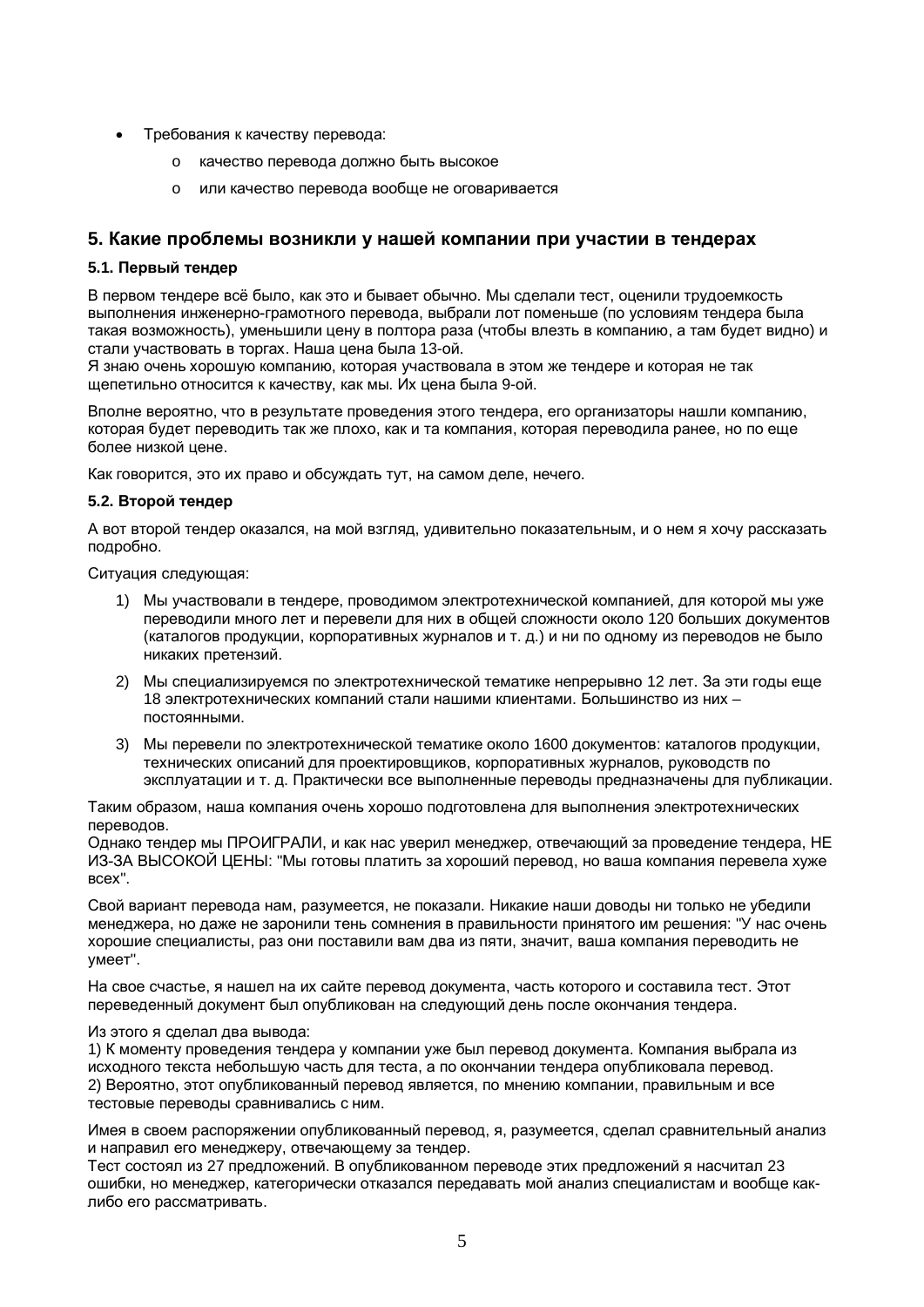Итак, тест состоял из 27 предложений.

Тип документа - рекламный проспект. Основная трудность перевода таких текстов состоит в том, что большую часть составляет перечисление конструктивных и функциональных достоинств. Обычно это короткие предложения, в которых сконцентрировано много узкоспециальной информации.

Тематика – электротехника, точнее – высоковольтные трансформаторы с литой изоляцией.

На следующем рисунке показан такой трансформатор, причем довольно маленькой мощности, всего 630 KBA.



Итак, в этих 27 предложениях опубликованного перевода я обнаружил 23 ошибки. Большая часть ошибок заключается в том. что исполнители перевода не разбираются в инженерной сути и выполнили по сушеству словарный, а не инженерно-грамотный перевод.

### Сравнительный анализ переводов первого предложения

Для того чтобы показать разницу между словарным и инженерно-грамотным переводом (т. е. для того чтобы эти понятия не были для вас пустой абстракцией), давайте сравним переводы одного предложения из этого теста. Не пугайтесь! Чтобы понять мое объяснение, не нужно быть электриком, Здесь все понятно обычному школьнику.

| Исходный текст                                                | Опубликованный перевод                                            | Перевод компании Интент                                                                                                 |
|---------------------------------------------------------------|-------------------------------------------------------------------|-------------------------------------------------------------------------------------------------------------------------|
| Aluminum or copper foil full width<br>in low voltage winding. | Алюминиевая или медная<br>фольга в обмотке низкого<br>напряжения. | Обмотка низшего напряжения<br>выполнена из алюминиевой или<br>медной полосы, ширина<br>которой равна высоте<br>обмотки. |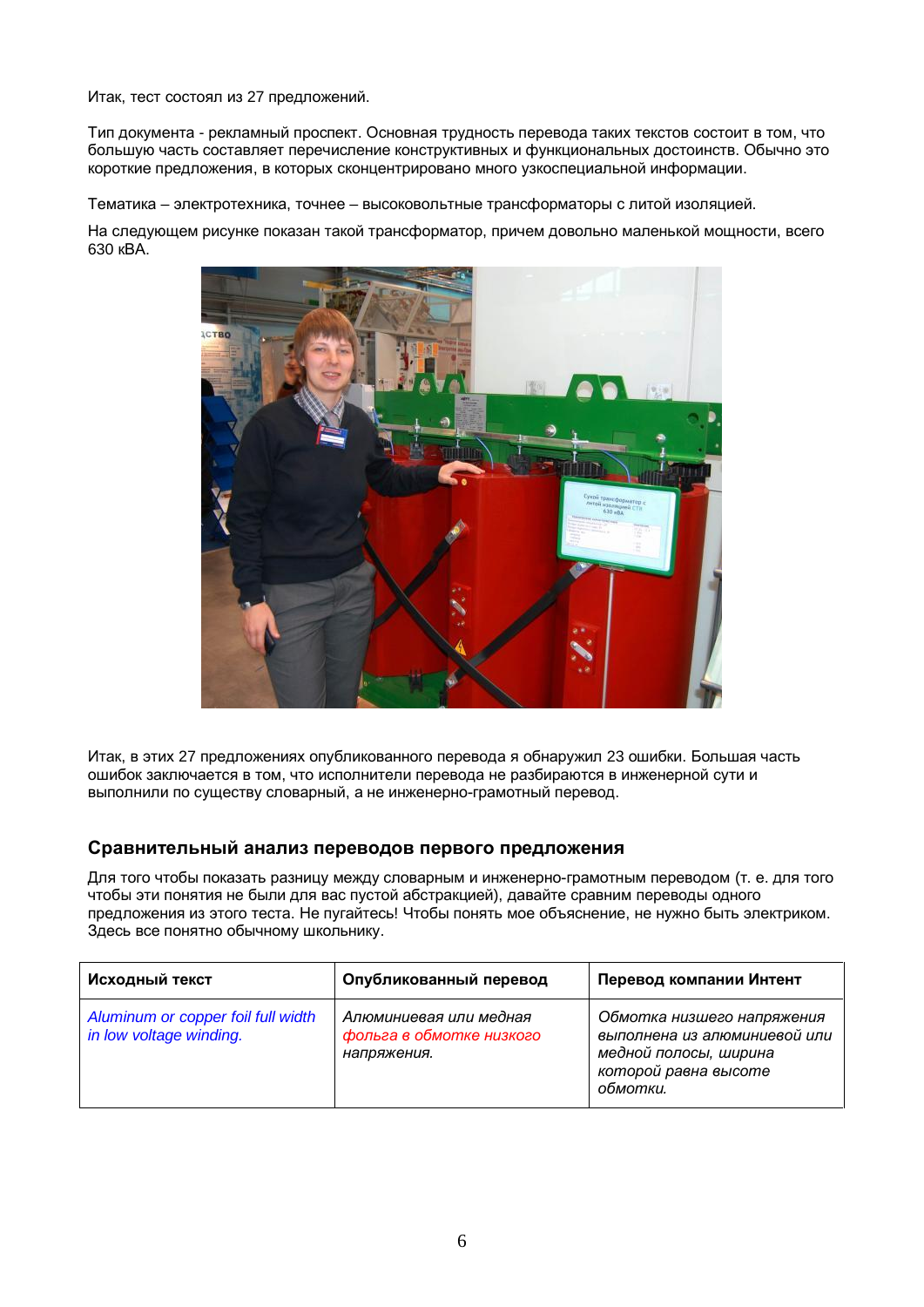#### Комментарии

В опубликованном тексте пропущен перевод слов *full width*. Вероятно авторы перевода не знали, каким образом эти слова "приспособить". Здесь речь идет о том, что обмотка навивается не проводом, а полосой, ширина которой равна ширине обмотки.



На приведенном ниже рисунке показано устройство обмоток такого трансформатора.

Обмотка, о которой идет речь, обозначена цифрой 3. Видно, что она действительно изготовлена из полосы, ширина которой равна высоте обмотки.

- *фольга в обмотке* это словарный перевод выражения *foil ... in ... winding*. С инженернотехнической точки зрения – глупость. Дело не в том "что в чем находится" (выражение «фольга в обмотке» похоже на выражение «сметана в супе»), а из чего выполнена (изготовлена) обмотка. А выполнена она в данном случае из алюминиевой или медной полосы.
- ◆ *aпюминиевая или медная фольза.* Хотя в исходном тексте и написано "Aluminum or copper *foil"*, и в словарях слово "*foil"* переводится как "фольга, станиоль, пленка", тем не менее термин "фольга" в данном случае не подходит. По ГОСТу фольга - это материал толщиной не более 0,1 мм. Это такой материал, в который заворачивают шоколадки. В нашем случае речь идет о высоковольтных трансформаторах. Их обмотки изготавливают из материала, толщина которого существенно больше 0,1 мм. По ГОСТу такой материал называется "полоса".
- $s$  *обмотке низкого напряжения еще одна ошибка*, которая весьма распространена. В трансформаторах термины «обмотка низкого напряжения» и «обмотка высокого напряжения» не употребляют. Дело в том, что в электротехнике, согласно Международному электротехническому словарю, высоким называют напряжение более 1000 В переменного тока, а низким – менее 1000 В. У высоковольтного трансформатора, как правило, обе обмотки имеют напряжение более 1000 В, т. е. они обе высокого напряжения. Поэтому по ГОСТу в трансформаторах различают «обмотку НИЗШЕГО напряжения» и «обмотку ВЫСШЕГО напряжения».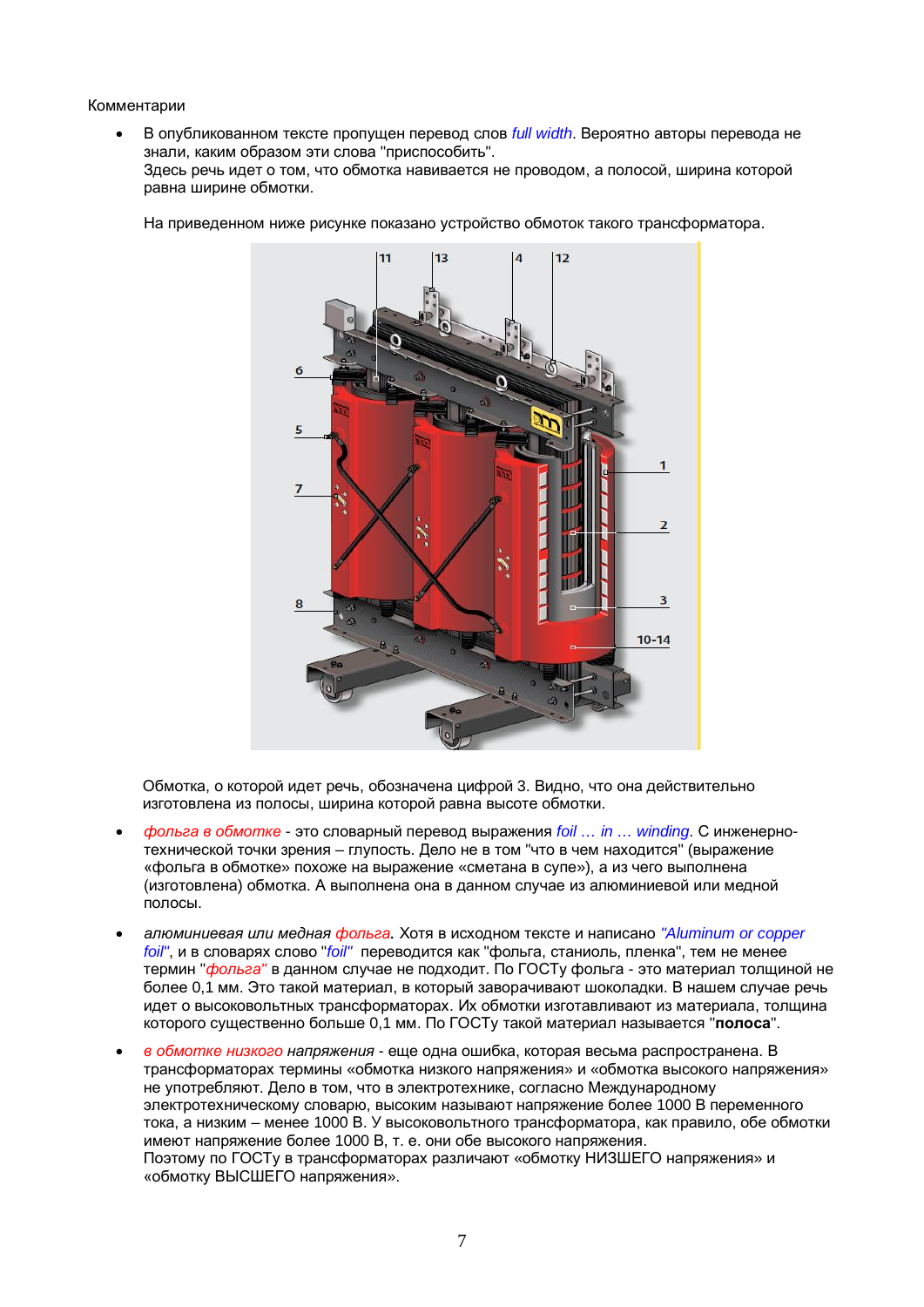#### Выводы из сравнительного анализа переводов этого предложения

- 1) Опубликованный перевод данного предложения содержит ЧЕТЫРЕ серьезные ошибки, которые следует классифицировать как неполнота перевода (1 ошибка) и инженерная неграмотность (3 ошибки).
- 2) Невозможно правильно передать смысл такого предложения, выполняя перевод только на основе словарей и глоссариев. В этом предложении значение всех слов известно: *aluminum*, *copper, foil, width, low voltage, winding*. Но инженерно-грамотный перевод можно сделать только в том случае, если исполнители (переводчик и редактор) хорошо знакомы с данной тематикой или дали себе труд найти соответствующую информацию, сумели её освоить и правильно применить при выполнении перевода.

В одном из последующих примеров, приведенных в данном докладе, глагол "withstand" (выдерживать, выносить, сопротивляется) необходимо перевести как "электродинамическая стойкость". Такое даже невозможно включить в глоссарий. Просто автор исходного текста так "изящно" выразился.

Любой переводчик скажет, что это весьма распространенное явление. Но почему-то про него всегда забывают. Многим кажется, что достаточно иметь (предоставить) хороший глоссарий и перевод получится без проблем.

На прошлой конференции Alison Toon из Hewlett Packard делала доклад "How much quality can we afford" (Сколько качества мы можем себе позволить). Отвечая на вопрос, в котором говорилось о том, что многие исходные тексты Hewlett Packard написаны плохо и их трудно переводить, она ответила приблизительно следующее: "Компания Hewlett Packard делает всё от нее зависящее, чтобы улучшить качество исходных текстов, но Hewlett Packard не в состоянии сделать так, чтобы все исходные тексты были написаны хорошо. Поэтому если переводчику не понятен какой-либо термин, он всегда может обратиться в компанию и ему помогут".

Таким образом, всё опять сводится к терминам и, следовательно, – к словарному переводу.

3) Даже в рамках одной тематики, такой, например, как электротехника, объем знаний очень велик. Невозможно знать всё. Например, я – по образованию инженер-электрик по автоматизации производственных процессов, 22 года проработал проектировщиком, более 25 лет перевожу в основном по своей специальности. И перечисленных здесь подробностей я не знал. При выполнении данного теста мне пришлось найти и освоить много информации. Разумеется, приведенных в докладе иллюстраций в тесте тоже не было.

Из этого следует очень важный вывод: время, затрачиваемое на выполнение инженернограмотного перевода в разы больше, чем время, затрачиваемое на выполнение словарного перевода (мой темп в данном случае составил 2 стр. в день). Это означает, что и стоимость выполнения инженерно-грамотного перевода должна быть в разы больше, чем стоимость словарного перевода.

4) Есть еще один момент. Если я правильно понимаю, в нашей отрасли существует традиция, в соответствии с которой translation memory (TM) по умолчанию принадлежит заказчику перевода. Часто в тендерной документации это требование оговаривается отдельно. И я готов с этим согласиться, но при одном условии: перевод выполняется как словарный. Заказчик предоставляет глоссарий, переводчик "лепит" из этих терминов предложения. Появляются новые термины – переводчик обращается к заказчику, тот дает новые эквиваленты.

Но если перевод выполняется как инженерно-грамотный, т. е. в меньшей степени с опорой на словари и глоссарии и в большей степени на инженерно-технический смысл, когда мы сами перерываем интернет и нормативную документацию и сами формируем глоссарий, когда вместо глупостей исходного текста мы пишем то, что должно быть написано для правильной передачи инженерно-технического смысла, то извините, ТМ – наша собственность и она не продается.

У нас был случай, когда мы очень интенсивно проработали с компанией шесть лет, самостоятельно отшлифовали классификацию их многочисленной продукции и наработали огромную достаточно хорошую ТМ и по условиям договора периодически направляли заказчику обновленную версию, а через шесть лет они без проблем с нами расстались и еще какое-то время будут выпускать силами более дешевых компаний вполне приличную документацию.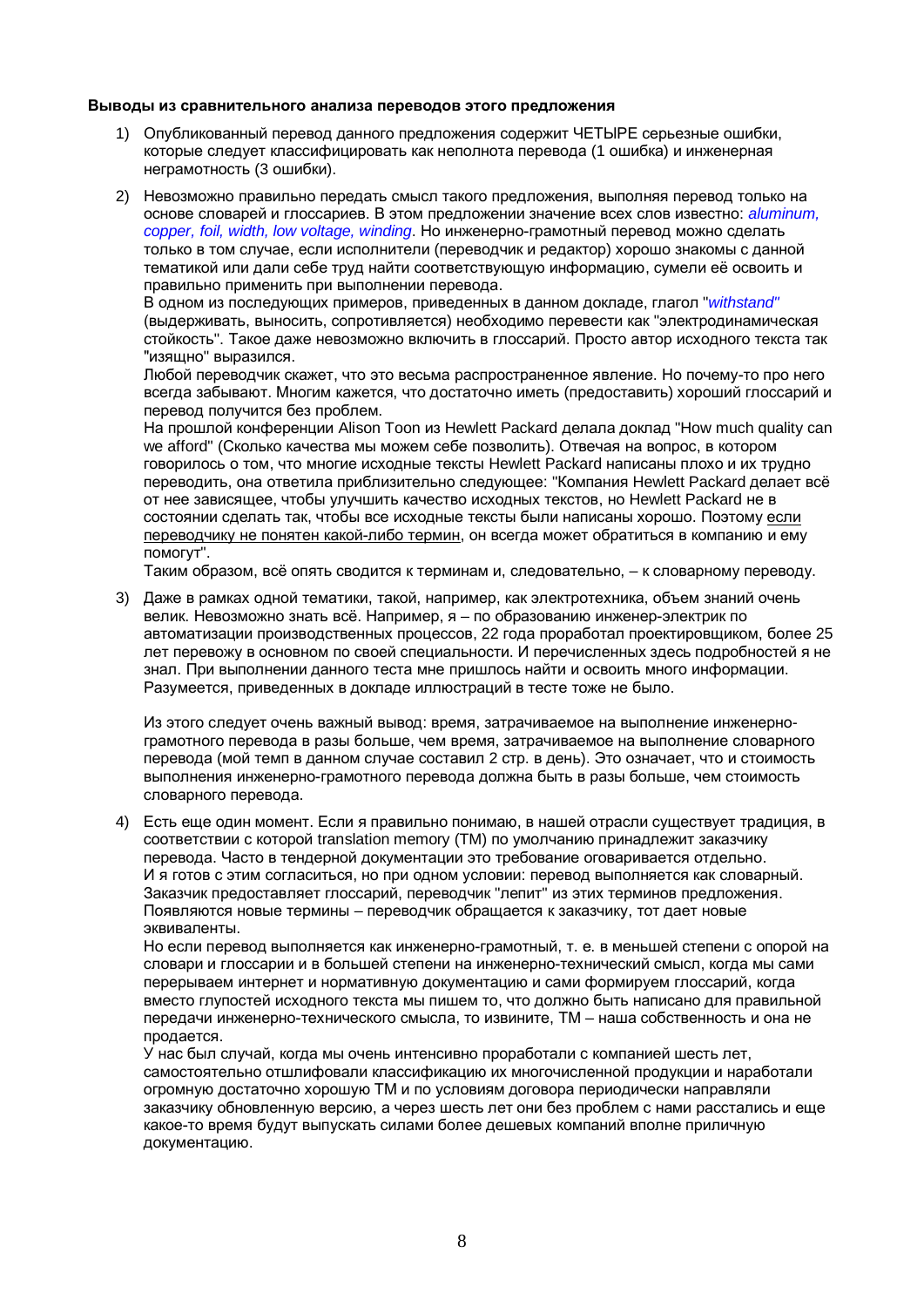# Сравнительный анализ переводов еще трех предложений

Ниже дан сравнительный анализ еще трех предложений из рассматриваемого теста. Вы увидите, что проблема различия словарного и инженерно-грамотного переводов характерна не для одного какогото экзотического предложения, а вообще для текстов такого рода. И сделанные только что выводы из сравнительного анализа справедливы не только для одного предложения, но и для всех текстов такого рода.

#### **Второе предложение**

| Исходный текст                                          | Опубликованный перевод                                                     | Перевод компании Интент                                                           |
|---------------------------------------------------------|----------------------------------------------------------------------------|-----------------------------------------------------------------------------------|
| Aluminum or copper foil disk in<br>high voltage winding | Алюминиевые или медные<br>диски из фольги в обмотке<br>высокого напряжения | Обмотка высшего напряжения<br>дискового типа из алюминиевой<br>или медной полосы. |

Комментарии

- Опубликованный перевод, как и в предыдущем случае, выполнен как словарный.
- Относительно терминов, "*фольга*" и "*обмотка высокого напряжения*" уже было сказано выше.
- Опубликованный перевод можно понять так, что в обмотке высокого напряжения есть еще и какие-то диски из алюминиевой или медной фольги. На самом деле выражение "foil disk in ... winding" здесь означает то, что по ГОСТ 16110-82 называется "дисковая катушечная **обмотка**". Такая обмотка собирается из отдельно намотанных катушек.

Примечание. В Лингво есть термин disk winding - дисковая обмотка. Если бы при переводе догадаться, что вместо disk in ... winding надо искать перевод термина disk winding, то задача сильно бы упростилась.



Процесс изготовления дисковой катушечной обмотки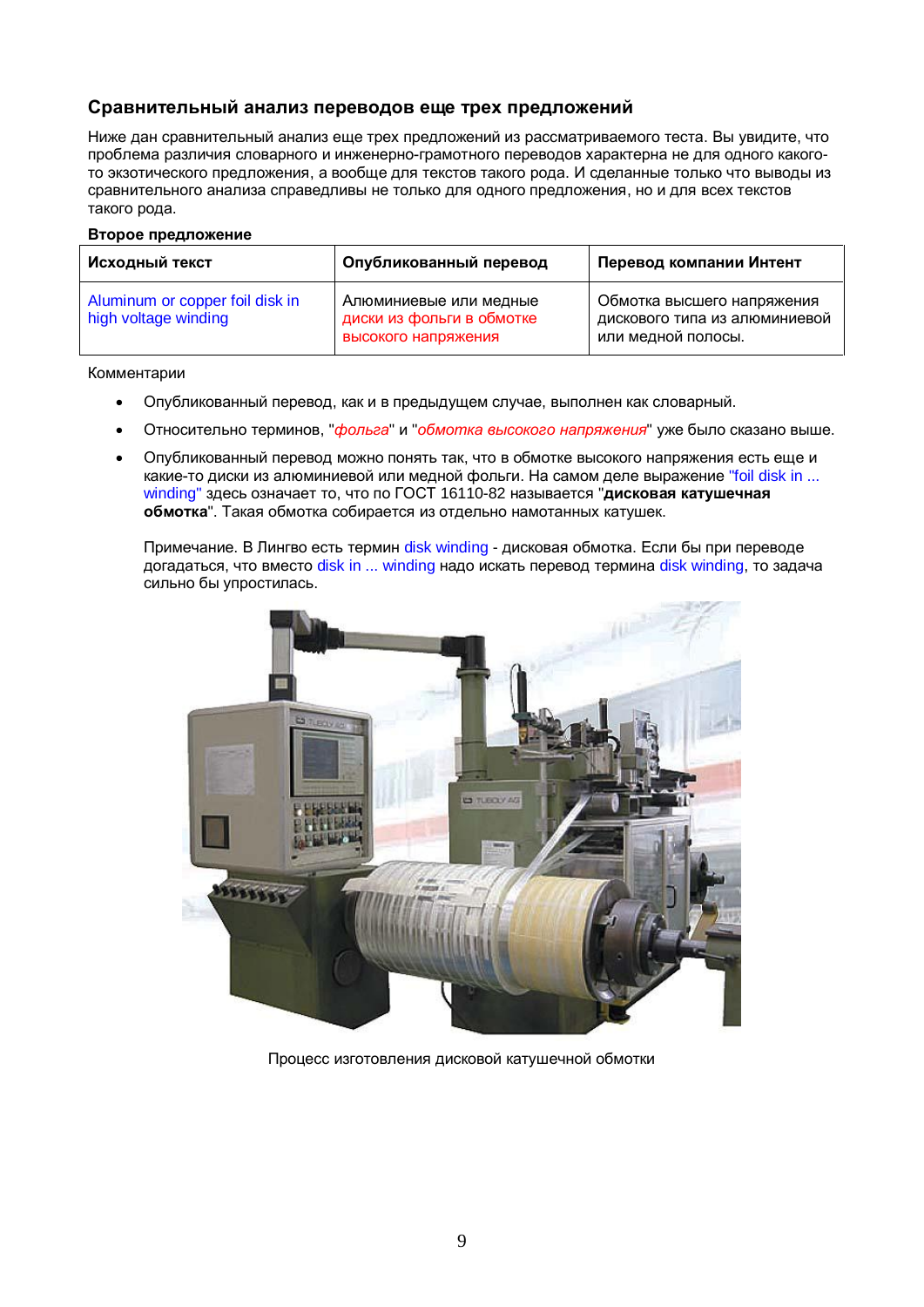

Процесс изготовления дисковой катушечной обмотки



На данном рисунке дисковая (катушечная) обмотка обозначена цифрой 1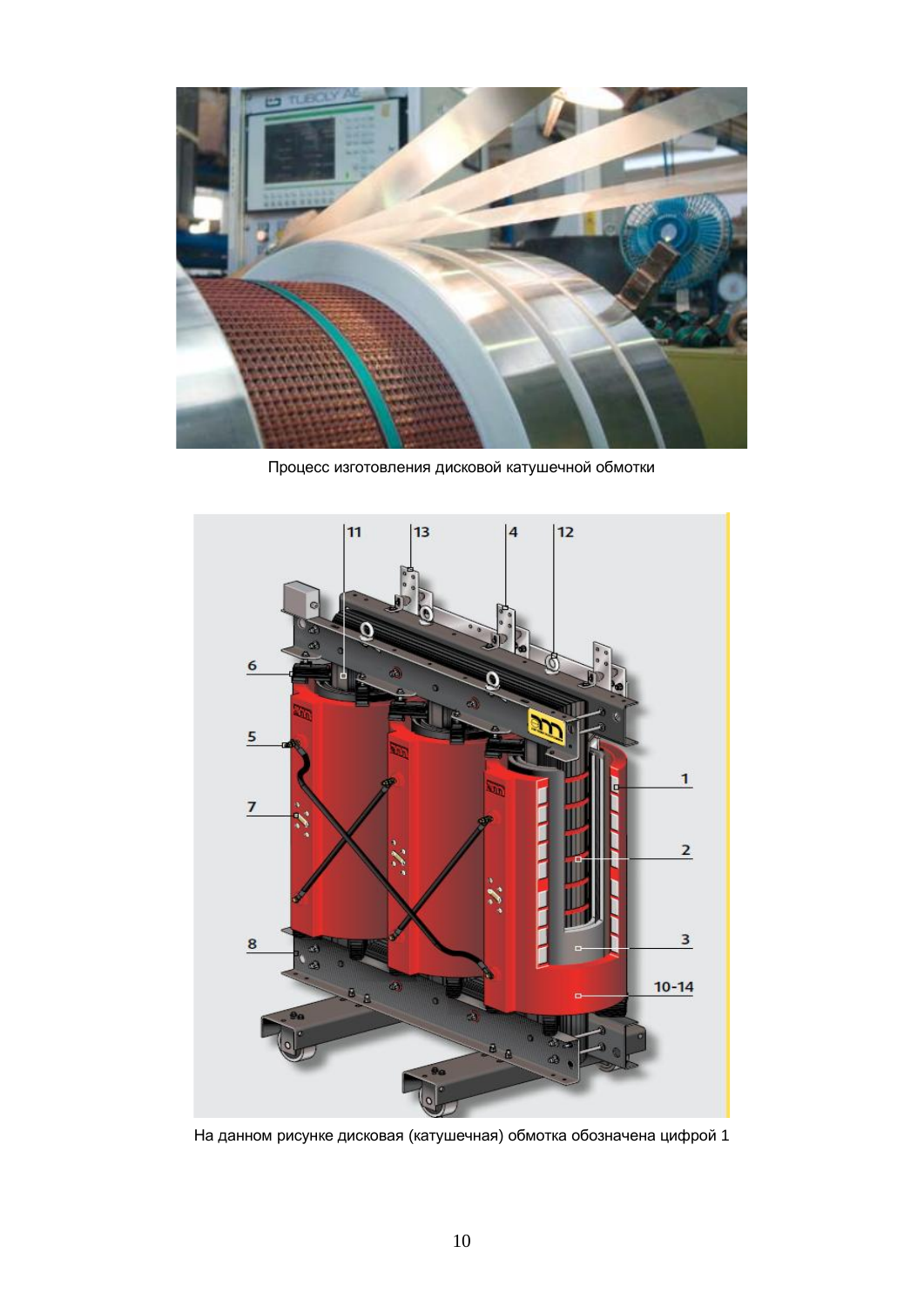#### **Третье предложение**

| Исходный текст                                                | Опубликованный перевод                                            | Перевод компании Интент                                                                        |
|---------------------------------------------------------------|-------------------------------------------------------------------|------------------------------------------------------------------------------------------------|
| Voltage ratio measurement and<br>check of phase displacement. | Измерение коэффициента<br>трансформации и проверка<br>сдвига фаз. | Измерение коэффициента<br>трансформации и проверка<br>группы соединения<br>трехфазной обмотки. |

#### Комментарии

термин "*phase displacement"* переведен бүквально как "*сдвиг фаз*". В трех словарях, входящих в Лингво, этот термин так и переводится "сдвиг фаз". Других вариантов нет. Но поскольку речь идет о трансформаторах, то следует посмотреть в словаре Международной электротехнической комиссии (т. е. в МЭС) термин "*phase displacement"*. Мы увидим, что это будет термин IEV number 421-10-08. При этом в ГОСТ 30830-2002 (Трансформаторы силовые) дано определение термина "группа соединения трехфазных обмоток" и указано, что этот термин соответствует этому же самому МЭС 421-10-08. Определения данных терминов, приведенные в обоих источниках – идентичны.

В данном случае можно даже не вникать в это довольно непростое понятие. Этих двух источников вполне достаточно для того, чтобы утверждать, что в трансформаторах термин "*phase displacement*" означает: "группа соединения трехфазной обмотки".

Итак, опубликованный перевод данного предложения содержит ОДНУ серьезную ошибку, которую следует классифицировать как инженерная неграмотность.

#### **Четвертое предложение**

| Исходный текст                                      | Опубликованный перевод                                                    | Перевод компании Интент                                                                      |
|-----------------------------------------------------|---------------------------------------------------------------------------|----------------------------------------------------------------------------------------------|
| High short circuit withstand (radial<br>and axial). | Высокая устойчивость при<br>коротких замыканиях<br>(радиальных и осевых). | Высокая электродинамическая<br>стойкость (радиальная и<br>осевая) при коротком<br>замыкании. |

#### Комментарии

Bысокая устойчивость при коротких замыканиях. Выражение "High short circuit withstand" вероятно следует понимать в том смысле, что трансформатор хорошо противостоит (выдерживает, выносит, сопротивляется) короткому замыканию. Но поскольку в данном тексте идет перечисление достоинств трансформатора, то withstand желательно перевести как существительное, т. е. как техническую характеристику трансформатора. В словарях подходящего перевода слова withstand, разумеется, нет.

В опубликованном переводе эта техническая характеристика названа "высокая **устойчивость"**.

Здесь следует пояснить, что в рассматриваемом контексте различают три вида характеристик:

- устойчивость: способность изделия сохранять работоспособное состояние во время действия на него внешнего воздействующего фактора, например, устойчивость к помехе; - стойкость: способность изделия сохранять работоспособное состояние во время и после воздействия на него внешнего воздействующего фактора;

- и **прочность**: способность изделия сохранять работоспособное состояние после воздействия на него внешнего воздействующего фактора.

Поэтому термин "высокая **устойчивость**" здесь не подходит. Потребителю важно знать характеристику работоспособности трансформатора не только во время действия короткого замыкания, но и после него. В нормативной документации "устойчивость трансформатора не рассматривается".

Зато в ГОСТ 16110-82 определен термин "электродинамическая стойкость трансформатора при коротком замыкании", который как раз подходит к данной ситуации.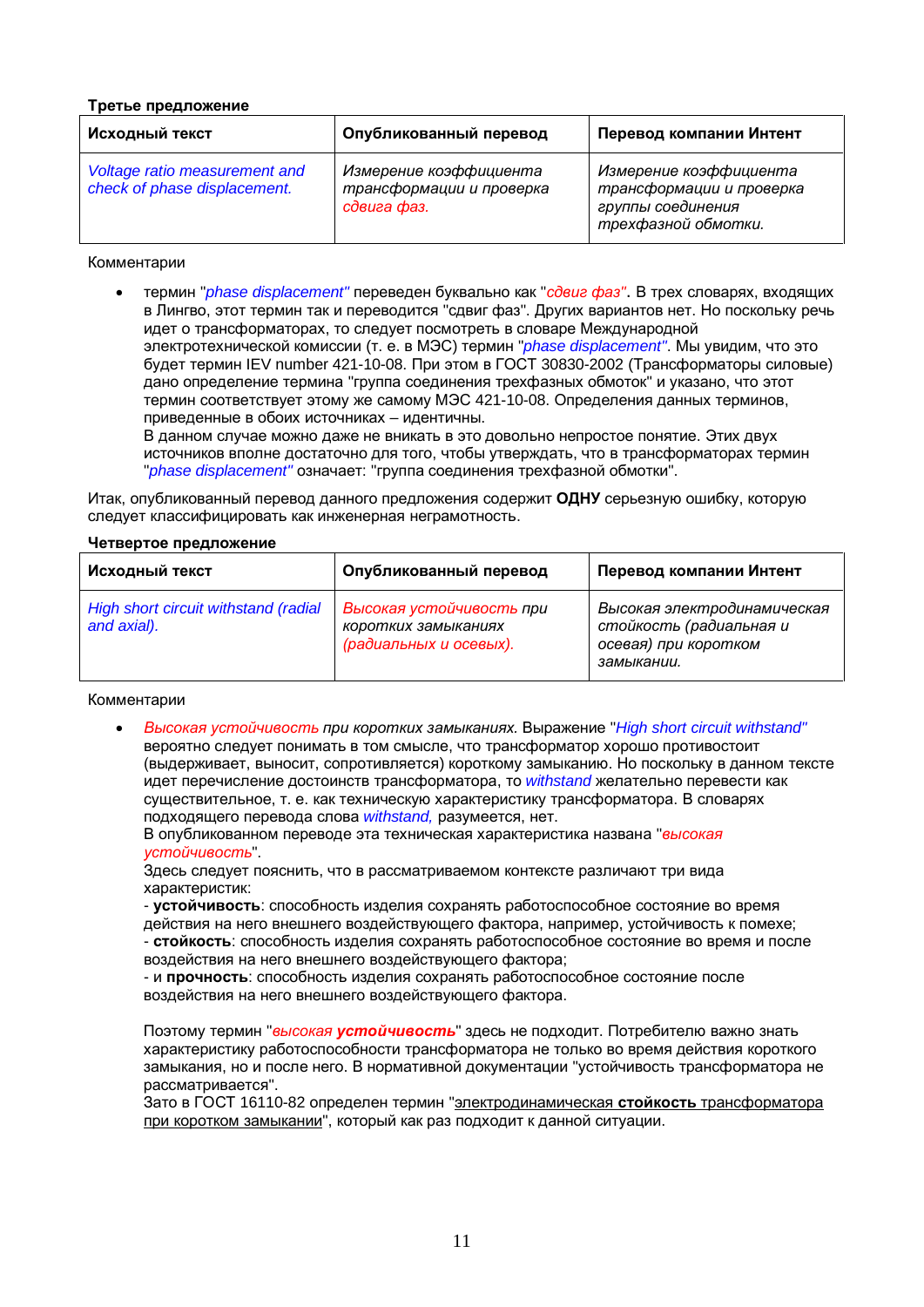*при коротких замыканиях (радиальных и осевых)* - в опубликованном переводе радиальными и осевыми названы короткие замыкания, чего в электротехнике не бывает. На самом деле речь идет о следующем.

Если происходит внешнее (относительно обмотки) короткое замыкание, то ток в обмотке резко увеличивается. В результате проводники обмотки испытывают сильные динамические воздействия и деформируются в радиальном и осевом направлении. Эти деформации могут быть настолько значительными, что по окончании короткого замыкания проводники обмоток могут так и остаться в деформированном состоянии. В этом случае говорят о недостаточной электродинамической стойкости обмоток, что может привести к возникновению внутренних замыканий.

Итак, опубликованный перевод данного предложения содержит ДВЕ серьезные ошибки, которые следует классифицировать как инженерная неграмотность.

# $6.$  Выводы по итогам второго тендера

Лаже если не касаться наиглавнейшего вопроса переводческой услуги – цены, то и в этом случае ситуация для инженерно-грамотного перевода выглядит достаточно печальной.

1) Пет семь назал, размышляя о перспективах оказания переволческих услуг, я писал о том, что через некоторое время некому будет выполнять инженерно-грамотный перевод. Я объяснял это тем, что в то время еще было достаточно много инженеров советской эпохи, которые прошли определенную школу в научно-исследовательских и проектных институтах, конструкторских бюро и аналогичных организациях и именно они могли выполнять инженернограмотные переводы. Поскольку воспроизводство таких специалистов отсутствует, то через некоторое время их не станет и переводить инженерно-грамотно будет некому.

Думаю, что в этом прогнозе я не ошибся.

Но почему-то я не сообразил, что есть еще одна "засада". Я не сообразил, что наступит такое время, когда специалисты заказчика не будут разбираться в той продукции, которую они поставляют и не будут знать, как правильно такая продукция описывается в технической документации.

Если судить по тому случаю, который мы разобрали, наша электротехническая отрасль уже подошла к такому этапу своего упадка, что специалисты крупной электротехнической компании не разбираются в инженерной сути поставляемого **• борудования и не в состоянии отличить хороший перевод от плохого. Поэтому, даже** если заказчик готов платить справедливую цену, то выполнение инженерно-грамотного Перевода не гарантирует выигрыш тендера.

Должен сказать, что это не единственный случай. Уже много раз разные заказчики нам присылали многочисленные "правки" и мы вынуждены были объяснять их инженерную несостоятельность. Но в подавляющем большинстве случаев к нашему мнению все-таки относились не так, как во втором тендере, к нам прислушивались.

- 2) Формализация бизнес-процессов, в результате которой у заказчика переводческих VCЛVГ "ПЕОВУЮ СКОИПКУ" ИГОАЮТ МЕНЕДЖЕОЫ И ОТСУТСТВУЕТ ДОСТУП К СПЕЦИАЛИСТАМ. **• осложняет оказание услуг инженерно-грамотного перевода.**
- 3) Получается, что в настоящее время, участвуя в тендере, надо помнить о том, что бывают такие организаторы тендера, которые могут воспринять только словарный перевод, а инженерно-грамотный перевод они могут посчитать неправильным. Таким образом, чтобы ПОНРАВИТЬСЯ ЗАКАЗЧИКУ И ВЫИГРАТЬ ТЕНДЕР, НЕОбХОДИМО, КРОМЕ ВСЕГО ПРОЧЕГО, КАКИМ-ТО **• бразом выяснить, какой перевод заказчик хочет получить: словарный или инженерно**грамотный.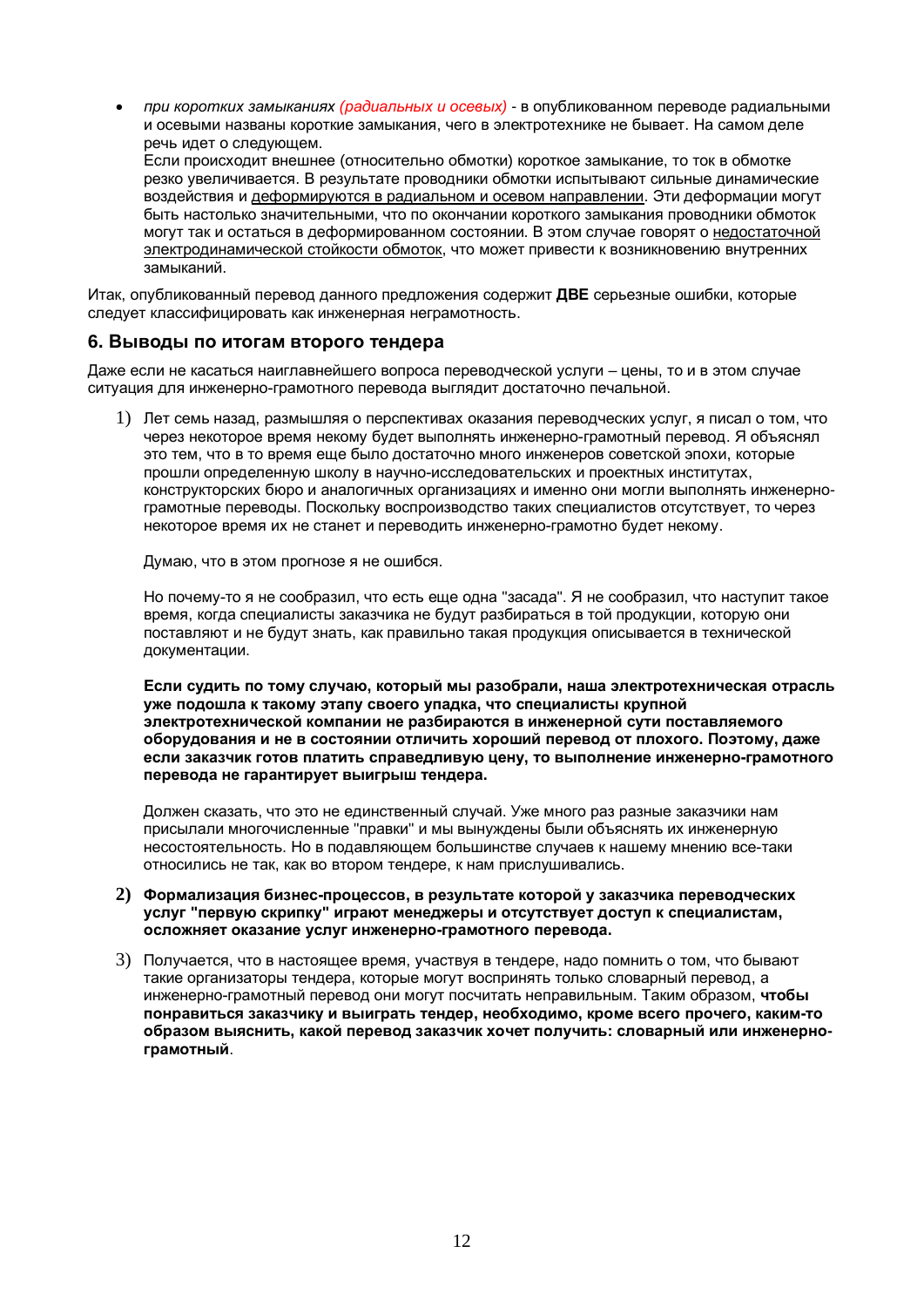# **7. Мечты**

Ситуация, на мой взгляд, существенно упростилась бы, если бы при организации тендера, а также при заключении договора на поставку переводческих услуг, вошло в привычку специфицировать качество технического перевода.

На самом деле это довольно просто. Нужно лишь договориться о двух группах требований к тексту перевода:

1. Подтвердить требования, которые обязательно будут выполняться:

- Перевод должен быть полным;
- Должно соблюдаться единство терминологии:
- В тексте не допускается применение синонимов. Для каждого понятия применяется только один термин и одно обобщающее слово.
- В тексте должны отсутствовать орфографические, синтаксические и пунктуационные ошибки.

2. Согласовать следующие требования:

- Какой нужен перевод: лингвистический (словарный) или инженерно-грамотный?
- Чему должна соответствовать терминология: российской нормативной документации и сложившейся практике применения или глоссарию заказчика?
- На сколько строгие предъявляются требования к ясности, доходчивости, краткости изложения, отсутствию стилистических дефектов, таких как смещение логического ударения, тавтология, расшепленное сказуемое и т. д. – строгие/не строгие?
- На сколько строгие предъявляются требования к соблюдению жанровых особенностей строгие/не строгие?
- На сколько строгие предъявляются требования к соблюдению правил редакционноизлательского оформления - строгие/не строгие?.

Со своими заказчиками мы уже много лет договариваемся с использованием указанных требований к тексту перевода. Но эта идея вряд ли получит распространение. Большая часть заказчиков к этому не готова и, вероятно, никогда не будет готова, многие универсальные переводческие компании, я думаю, в этом не заинтересованы, а крупным зарубежным вендорам, как мне кажется, эти требования объяснить невозможно.